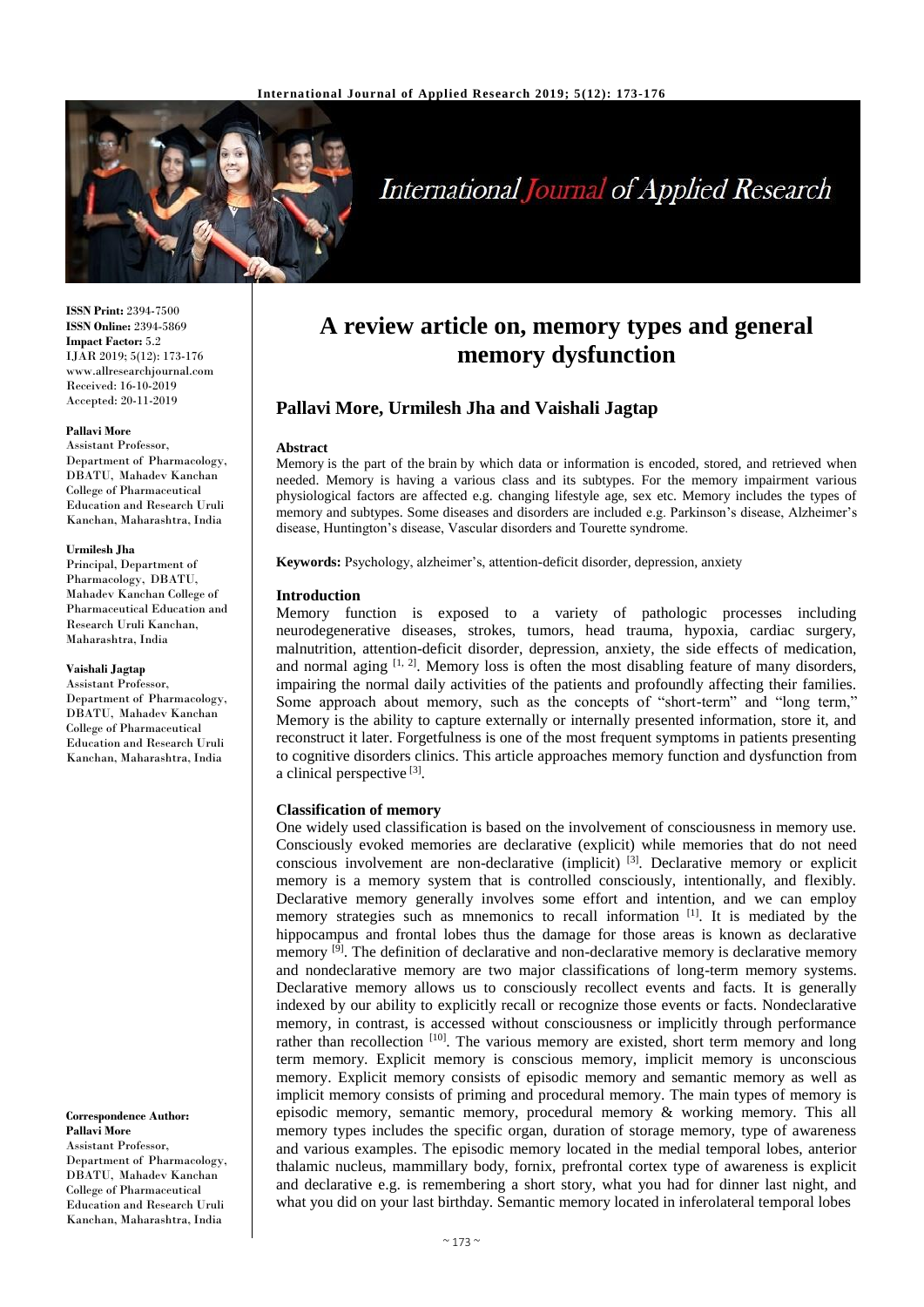it is type of explicit and declarative memory knowing who was the first president of the united states, the color of a lion, and how a fork differs from a comb. Procedural memory located in basal ganglia, cerebellum, Supplementary motor area duration for the procedural memory is minute to Years type of awareness is explicit or declarative driving a car with a standard transmission (explicit) and learning the sequence of numbers on a touchtone phone without trying (implicit). Working memory phonologic: prefrontal cortex, boca's area, Wernicke's area spatial: prefrontal cortex, visual-association areas and type of awareness is explicit or declarative duration of memory is seconds and minutes and examples is phonologic: keeping a phone number "in your head" before dialing spatial: mentally following a route or rotating an object in your mind [4, 5, 6, 7, 8] .

# **Memory related clinical disease and disorders**

Memory includes various disease and disorders, disorders of grammars and procedural memory includes the developmental disorders consists, specific language impairment (Sli), Tourette syndrome, adult-onset disorders, parkinson's disease, huntington's disease non-fluent aphasia, korsakoff syndrome, vascular disorders severe hypoxia, head injury.

# **Specific language impairment**

Special language impairment is usually defined as a developmental disorder of language that occurs in the absence of frank neurological damage, hearing deficits, severe environmental deprivation, and mental retardation [15]. The disorders is impairment is of specific grammar or processing deficit.

#### **Parkinson's disorders**

Parkinson's is chronic, progressive and neurodegenerative disorders characterized by motor and nonmotor features this disease has clinical impact on families, patient's, care givers progressive degenerative effects on mobility and muscle control  $^{[12, 13, 14]}$ . Parkinson's disease (PD) is a chronic progressive neurodegenerative disorder characterized by early prominent death of dopaminergic neurons in the substantia Nigra pars compacta and wide spread presence of alpha synuclein, an intracellular protein. Dopamine deficiency in the basal ganglia leads to classical parkinsonian motor symptoms *viz*, bradykinesia, tremor, rigidity and later postural instability. The pathological hallmark of PD is cell loss within the substantia Nigra particularly affecting the ventral component of the pars compacta. By the time of death, this region of the brain has lost 50-70% of its neurones compared with the same region in unaffected individuals. The earliest documented pathological changes in pd3 have been observed in the medulla oblongata/pontine tegmentum and olfactory bulb. In these early stages-break stages 1 and 2-patients are presymptomatic. As the disease advances-break stages 3 and 4 the substantia Nigra, areas of the midbrain and basal forebrain become involved. Finally, the pathological changes appear in the neocortex and it affects the memory [16-17] .

# **Tourette syndrome**

Tourette syndrome is a neurodevelopment disorder characterized by both multiple motor and one or more phonic tics [18]. Onset of Tourette syndrome occurs during childhood, and tic frequency and severity is known to wax and wane [19]. Children and adolescents are the most affected by Tourette syndrome, with an estimated population prevalence of  $0.3\%$  to  $0.9\%$  <sup>[20]</sup>. Other tic disorders, such as persistent or transient tic disorder, have a higher prevalence, especially in childhood  $[21]$ . Tourette syndrome may also cause several other functional impairments that can affect quality of life; such as physical discomfort associated with tics, poor concentration, relationship problems (e.g., stigmatization, victimization), and academic, cognitive, and emotional problems that can result in explosive outbursts <sup>[22,</sup>] 23, 24, 25, 26] .

# **Huntington's disease**

Huntington's disease is a progressive brain disorder caused by a single defective gene on chromosome 4-one of the 23 human chromosomes that carry a person's entire genetic code. The hallmark symptom of Huntington's disease is uncontrolled movement of the arms, legs, head, face and upper body. Huntington's also causes a decline in thinking and reasoning skills, including memory, concentration, judgment and ability to plan and organize. In addition, Huntington's disease brain changes lead to changes in mood, especially depression, anxiety and uncharacteristic anger and irritability. Obsessive-compulsive behavior is also common, causing a person to repeat the same question or activity over and over [27].

Huntington's disease is an autosomal dominant neurodegenerative disorder clinically characterized by progressive involuntary movements, neuropsychiatric disturbances and cognitive impairment. At a molecular level, the disease is caused by the abnormal expansion of a cag trinucleotide repeat within the it15 gene located on chromosome [28] .

# **Korsakoff syndrome**

Korsakoff syndrome is a chronic memory disorder caused by severe deficiency of thiamine (vitamin b1). Thiamine helps brain cells produce energy from sugar. When levels fall too low, brain cells cannot generate enough energy to function properly. Korsakoff syndrome is most commonly caused by alcohol misuse but can also be associated with aids, cancers that have spread throughout the body, chronic infections, poor nutrition and certain other conditions. It is also common in people whose bodies do not absorb food properly (malabsorption). This can sometimes occur with a chronic illness or after weight-loss (bariatric) surgery korsakoff syndrome is often-but not always-preceded by an episode of wernicke encephalopathy, which is an acute brain reaction to severe lack of thiamine. Wernicke encephalopathy is a medical emergency that causes lifethreatening brain disruption, profound confusion, staggering and stumbling, lack of coordination and abnormal involuntary eye movements. The chronic memory loss of korsakoff syndrome often follows an episode of wernicke encephalopathy, the chronic disorder is sometimes known as wernicke korsakoff syndrome. But korsakoff syndrome can also develop in individuals who have not had a clear-cut prior episode of wernicke encephalopathy. Symptoms of korsakoff syndrome causes problems learning new information, inability to remember recent events and longterm memory gaps. Memory difficulties may be strikingly severe while other thinking and social skills are relatively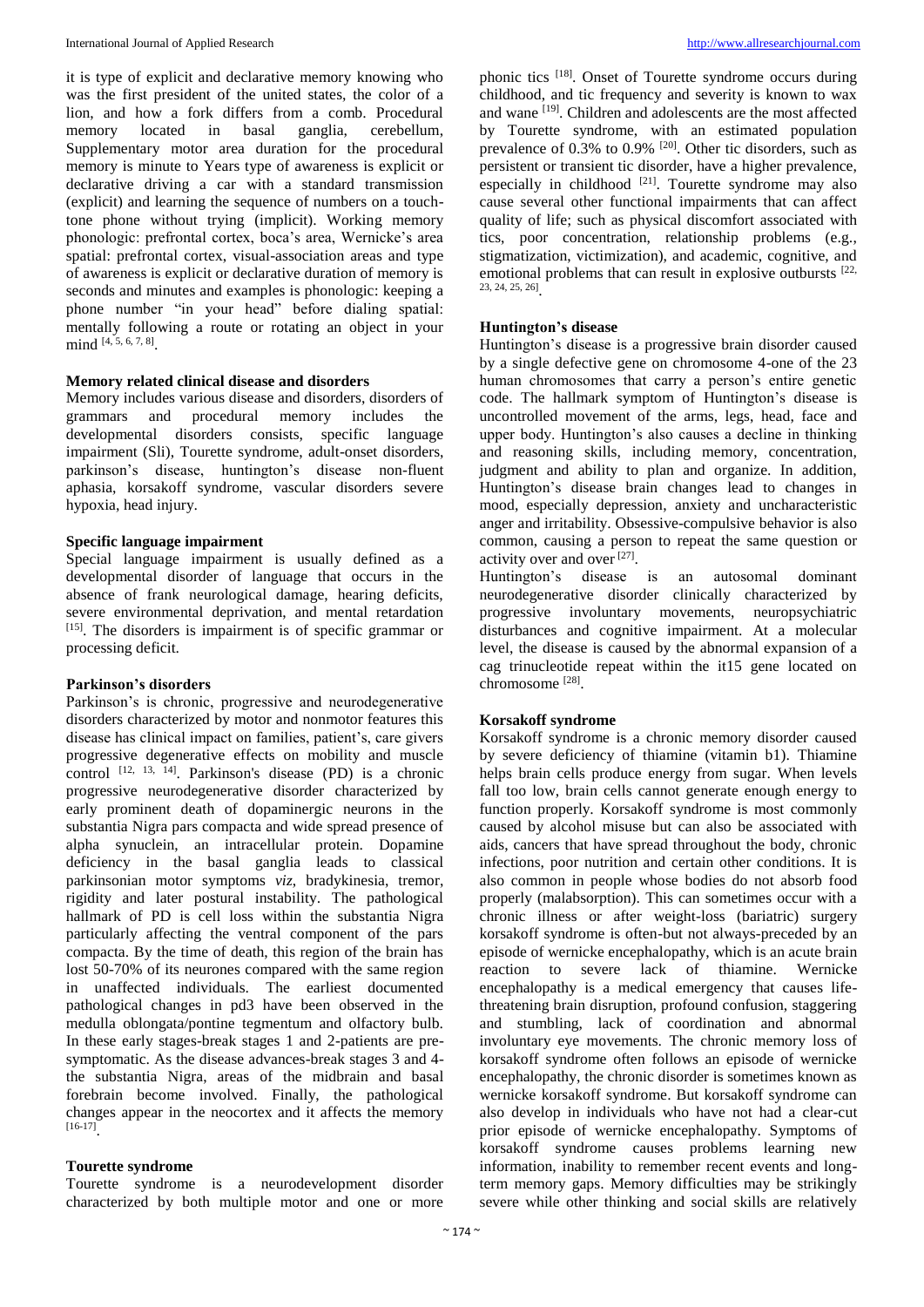unaffected e.g. individuals may seem able to carry on a coherent conversation but moments later are unable to recall that the conversation took place or with whom they spoke. Those with korsakoff syndrome may "confabulate," or make up, information they can't remember. They are not "lying" but may actually believe their invented explanations. Scientists don't yet understand the mechanism by which korsakoff syndrome may cause confabulation. The person may also see or hear things that are not there (hallucinations).

#### **Vascular disease**

Vascular risk factors including diabetes [30-34]. Insulin resistance [35]. Hypertension [36]. Heart disease [37]. Smoking  $[38, 39]$ . And obesity  $[40]$ . Are each independently associated with an increased risk of cognitive impairment and dementia and are frequent in the elderly. The associations between vascular risk factors and dementia may depend on the stage of the lifespan in which they are examined. For example, high blood pressure and obesity in middle-age have been found as risk factors for dementia in old age  $[41, 42]$ . In old age, however, these associations seem to be attenuated or inverse for reasons that are uncertain [43-44]. Cerebrovascular disease is increasingly recognized as a cause of cognitive impairment and dementia in later life either alone or in conjunction with alzheimer disease (ad) or other pathologies. Cognitive vascular disorder describes a heterogeneous group of disorders with different types of cerebrovascular lesions contributing to cognitive decline and finally to the development of dementia. Dementia related to vascular disorders, first described as "arteriosclerotic dementia" [45] , was later replaced by terms like "multiinfarct dementia", post-stroke dementia [45] .

#### **Head injury**

Dementia is a general term for a decline in mental ability severe enough to interfere with daily life. Dementia is not a single disease; it's the umbrella term for an individual's changes in memory, thinking or reasoning. There are many possible causes of dementia, including Alzheimer's. Disorders grouped under the general term "dementia" are caused by abnormal brain changes. These changes trigger a decline in thinking skills, also known as cognitive abilities, severe enough to impair daily life and independent function. They also affect behavior, feelings and relationships. Brain changes that cause dementia may be temporary, but they are most often permanent and worsen over time, leading to increasing disability and a shortened life span. Survival can vary widely, depending on factors such as the cause of the dementia, age at diagnosis and coexisting health conditions. traumatic brain injury (TBI), cognitive change TBI'S direct effects-which may be long-lasting or even permanent-can include unconsciousness, inability to recall the traumatic event, confusion, difficulty learning and remembering new information, trouble speaking coherently, unsteadiness, lack of coordination, and problems with vision or hearing. 2. Certain types of TBI may increase the risk of developing alzheimer's or another type of dementia years after the injury takes place [4] .

#### **References**

1. Newman MF, Kirschner JL, Phillips-bute B *et al*, Longitudinal assessment of neuro cognitive function after coronary artery bypass surgery, 2001, 395-402.

- 2. Mesulam MM. Principles of behavioral and cognitive neurology, 2nd ed. New York: oxford university press, 2000.
- 3. Quire LR, Zola SM. Structure and function of declarative and nondeclarative memory systems. 1996; 24:13515-13522.
- 4. Squire LR. Memory and the hippocampus: a synthesis from findings with rats, monkeys, and humans, psychol rev. 1992; 99:195-231.
- 5. Fletcher PC, Henson NA. Frontal lobes and human memory: insights from functional neuroimaging. Brain. 2001; 124:849-81.
- 6. Wagner AD, Schacter DL, Rotte M *et al*, Building memories: remembering and forgetting of verbal experiences as predicted by brain activity. Science. 1998; 281:1188-91.
- 7. Brewer JB, Zhao Z, Desmond JE, Glover GH, Gabrieli JD. Making memories: brain activity that predicts how well visual experience will be remembered. Science. 1998; 281:1185-7.
- 8. Bartlett FC. Remembering: a study in experimental and social psychology. Cambridge: Cambridge university press, 1932.
- 9. Curran HV, Weingartner H, baddeley A, Wilson B, Kopelman M. Psychopharmacology of memory. In: the handbook of memory disorders, wiley, New York, 2002.
- 10. Albin RL, Mink JW. Recent advances in Tourette syndrome research, trends in neurosciences*.* 2006; 29(3):175-183.
- 11. Neely, Jones. Parkinson journal an essay on the shaking palsy, 1817, 1-16.
- 12. Twelves D, Perkins KS, Counsell C. Systematic review of incidence studies of Parkinson's disease. 2003;  $18.19 - 31$
- 13. National institute for health and care excellence (nice) Parkinson's disease: diagnosis and management in primary and secondary care. Nice clinical guidelines 35. Jun, 2006. Available at: http://www.nice.org.uk/guidance/cg35/resources/gui dance-parkinsons-disease-pdf. Accessed april, 2015, 28.
- 14. Leonard LB. Children with specific language impairment, 1998.
- 15. Braak H, Bohl JR *et al*. The staging procedure for the inclusion body pathology associated with sporadic Parkinson's disease reconsidered. 2006-2005; 21:2042- 2051.
- 16. Chung KK, Zhang Y, Lim KL *et al*. Parkin ubiquitinates the alpha-synuclein-interacting protein, synphilin-1: implications for lewy-body formation in Parkinson disease. Nat med, 20017, 1144-1150.
- 17. American psychiatric association, Diagnostic and statistical manual of mental disorders, 2013, 5.
- 18. Cohen SC, Leckman JF, Bloch MH. Clinical assessment of Tourette syndrome and tic disorders, Neuro Sci. Biobehav. 2013; 37:997-1007. Doi: 10.1016/j.neubiorev.2012.11.013.
- 19. Scharf JM, Miller LL, Mathews CA, Ben-shlomo Y. Prevalence of tourette syndrome and chronic tics in the population-based Avon longitudinal study of parents and children cohort. J am. Acad. 2012; 51:192-201. Doi: 10.1016/j.jaac.2011.11.004.